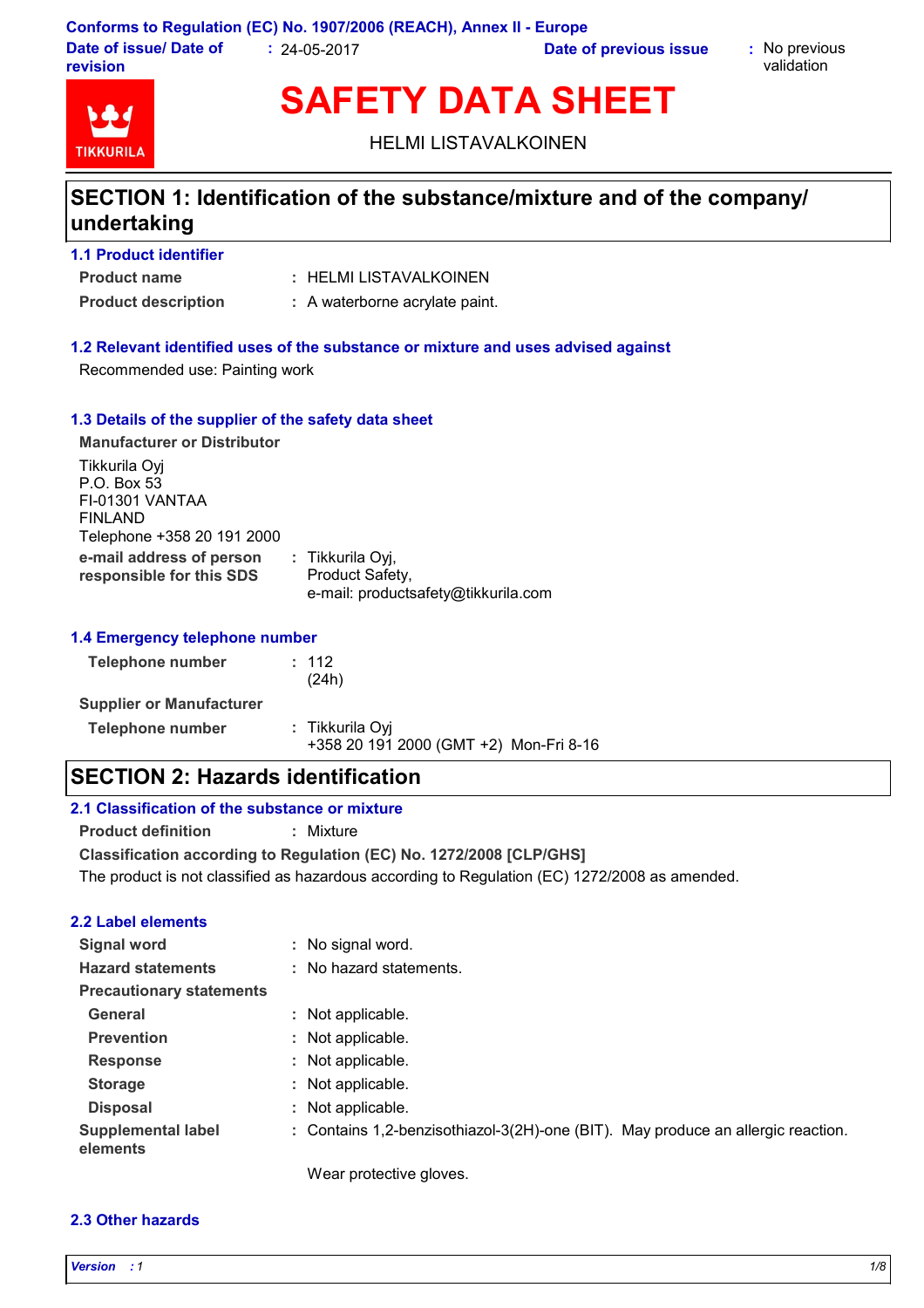*Date of issue/Date of revision* 

*validation.*

*Date of previous issue No previous HELMI LISTAVALKOINEN*

**Other hazards which do : not result in classification** : None known.

### **SECTION 3: Composition/information on ingredients**

| <b>3.2 Mixtures</b><br>$:$ Mixture |                                 |        |                                                                                                                                               |              |  |
|------------------------------------|---------------------------------|--------|-----------------------------------------------------------------------------------------------------------------------------------------------|--------------|--|
|                                    |                                 |        | <b>Classification</b>                                                                                                                         |              |  |
| <b>Product/ingredient</b><br>name  | <b>Identifiers</b>              | $\%$   | <b>Regulation (EC) No.</b><br>1272/2008 [CLP]                                                                                                 | <b>Notes</b> |  |
| 1,2-benzisothiazol-3(2H)-one (BIT) | EC: 220-120-9<br>CAS: 2634-33-5 | < 0.05 | Acute Tox. 4, H302<br>Skin Irrit. 2, H315<br>Eye Dam. 1, H318<br>Skin Sens. 1, H317<br>Aquatic Acute 1, H400 (M=1)<br>Aquatic Chronic 2, H411 |              |  |
|                                    |                                 |        | See Section 16 for the full<br>text of the H statements<br>declared above.                                                                    |              |  |

There are no additional ingredients present which, within the current knowledge of the supplier, are classified and contribute to the classification of the substance and hence require reporting in this section.

There are no additional ingredients present which, within the current knowledge of the supplier and in the concentrations applicable, are classified as hazardous to health or the environment, are PBTs or vPvBs or have been assigned a workplace exposure limit and hence require reporting in this section.

Occupational exposure limits, if available, are listed in Section 8.

Notes, if applicable, refer to Notes given in Annex VI of 1272/2008/EC.

### **SECTION 4: First aid measures**

#### : If accidentally swallowed rinse the mouth with plenty of water (only if the person is conscious). If significant amounts have been swallowed or if symptoms persist, seek medical attention. **Skin contact** Check for and remove any contact lenses. Immediately flush eyes with plenty of **:** lukewarm water, keeping eyelids open. Continue to rinse for at least 10 minutes. Wash skin thoroughly with soap and water or use recognized skin cleanser. Do **:** NOT use solvents or thinners. **4.1 Description of first aid measures** : Remove to fresh air. **Ingestion Inhalation Eye contact General :** In all cases of doubt, or when symptoms persist, seek medical attention. Show this safety data sheet or label to the doctor if possible.

#### **4.2 Most important symptoms and effects, both acute and delayed**

See Section 11 for more detailed information on health effects and symptoms. Contains: 1,2-benzisothiazol-3(2H)-one (BIT)

May produce an allergic reaction.

#### **4.3 Indication of any immediate medical attention and special treatment needed**

None.

### **SECTION 5: Firefighting measures**

#### **5.1 Extinguishing media**

| Suitable extinguishing<br>media   | : Use an extinguishing agent suitable for the surrounding fire. Recommended:<br>Alcohol resistant foam, CO <sub>2</sub> , powders or water spray/mist. |
|-----------------------------------|--------------------------------------------------------------------------------------------------------------------------------------------------------|
| Unsuitable extinguishing<br>media | : Do not use a direct water jet that could spread the fire.                                                                                            |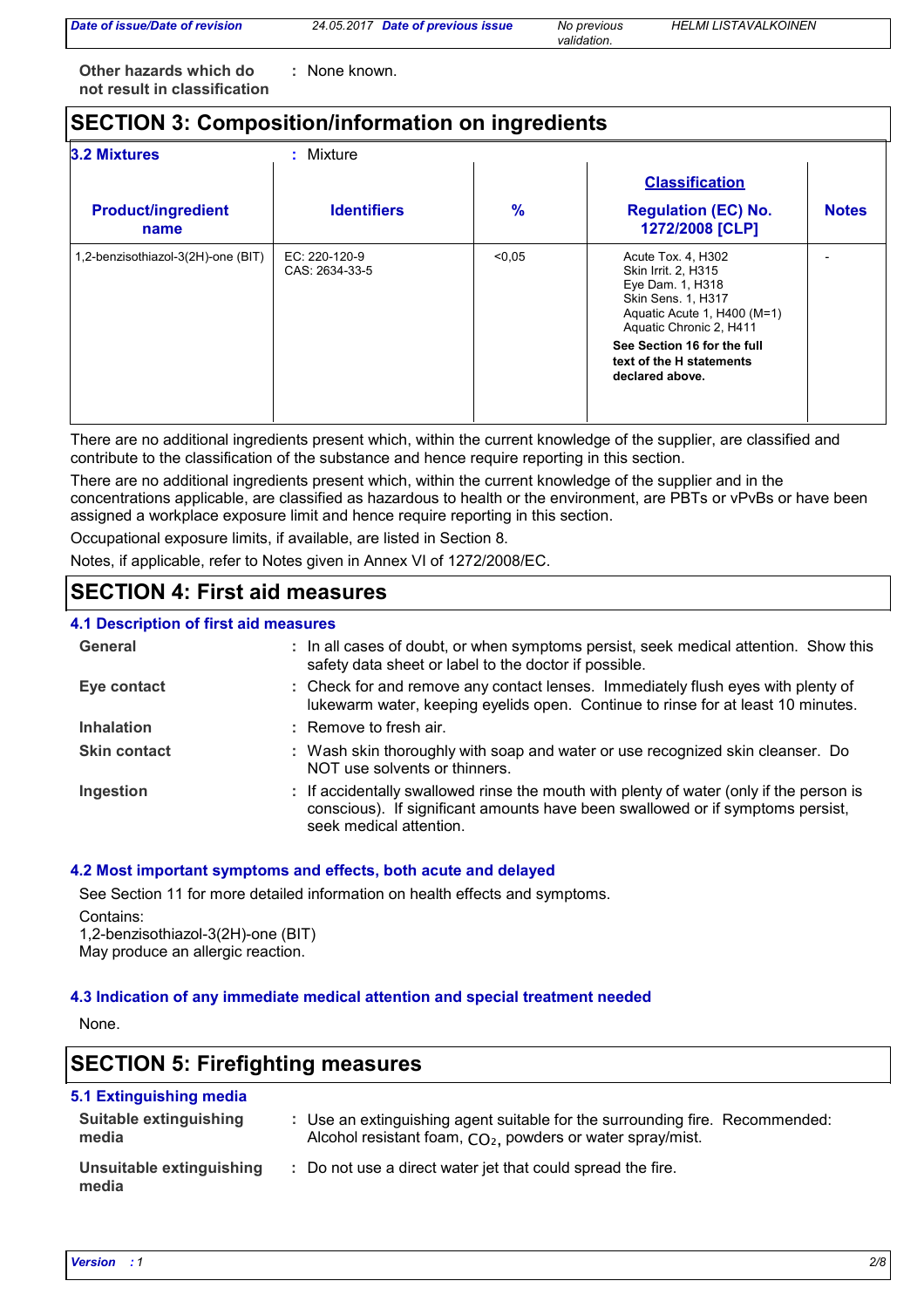| Date of issue/Date of revision                           | 24.05.2017 Date of previous issue                             | <b>HELMI LISTAVALKOINEN</b><br>No previous<br>validation.                                                                                                     |
|----------------------------------------------------------|---------------------------------------------------------------|---------------------------------------------------------------------------------------------------------------------------------------------------------------|
|                                                          | 5.2 Special hazards arising from the substance or mixture     |                                                                                                                                                               |
| <b>Hazards from the</b><br>substance or mixture          | Exposure to decomposition products may cause a health hazard. | : This product is not classified as flammable. Fire will produce dense black smoke.                                                                           |
| <b>Hazardous combustion</b><br>products                  |                                                               | : When exposed to high temperatures, hazardous decomposition products may be<br>produced, such as carbon monoxide and dioxide, smoke, oxides of nitrogen etc. |
| <b>5.3 Advice for firefighters</b>                       |                                                               |                                                                                                                                                               |
| <b>Special protective actions</b><br>for fire-fighters   | fire to drains or watercourses.                               | : Use water spray to keep fire-exposed containers cool. Do not release runoff from                                                                            |
| <b>Special protective</b><br>equipment for fire-fighters | Appropriate breathing apparatus may be required.              |                                                                                                                                                               |

# **SECTION 6: Accidental release measures**

| <b>6.1 Personal precautions,</b><br>protective equipment and<br>emergency procedures | : Refer to protective measures listed in sections 7 and 8.                                                                                                                                                                                                               |
|--------------------------------------------------------------------------------------|--------------------------------------------------------------------------------------------------------------------------------------------------------------------------------------------------------------------------------------------------------------------------|
| <b>6.2 Environmental</b><br>precautions                                              | : Do not allow to enter drains, water courses or soil.                                                                                                                                                                                                                   |
| 6.3 Methods and materials<br>for containment and<br>cleaning up                      | : Contain and collect spillage with non-combustible, absorbent material e.g. sand,<br>earth, vermiculite or diatomaceous earth and place in container for disposal<br>according to local regulations. Preferably clean with water or detergent. Avoid using<br>solvents. |
| 6.4 Reference to other<br>sections                                                   | : See Section 1 for emergency contact information.<br>See Section 13 for additional waste treatment information.                                                                                                                                                         |

## **SECTION 7: Handling and storage**

| <b>7.1 Precautions for safe</b><br>handling                                          | : Skin contact with the product and exposure to spray mist and vapor should be<br>avoided. Avoid inhalation of dust from sanding. See Section 8 for information on<br>appropriate personal protective equipment. Eating, drinking and smoking should be<br>prohibited in areas where this material is handled and stored. Wash hands before<br>breaks and immediately after handling the product.                                              |
|--------------------------------------------------------------------------------------|------------------------------------------------------------------------------------------------------------------------------------------------------------------------------------------------------------------------------------------------------------------------------------------------------------------------------------------------------------------------------------------------------------------------------------------------|
| <b>7.2 Conditions for safe</b><br>storage, including any<br><b>incompatibilities</b> | : Store in original container protected from direct sunlight in a dry, cool and well-<br>ventilated area, away from incompatible materials (see Section 10) and food and<br>drink. Keep container tightly closed. Containers that have been opened must be<br>carefully resealed and kept upright to prevent leakage. Recommended storage<br>temperature is +5°C +25°C. Do not allow to freeze. Store in accordance with local<br>regulations. |

**7.3 Specific end use(s) :**

### **SECTION 8: Exposure controls/personal protection**

### **8.1 Control parameters**

**Occupational exposure limits**

No exposure limit value known.

|            | Recommended monitoring : If this product contains ingredients with exposure limits, personal, workplace |
|------------|---------------------------------------------------------------------------------------------------------|
| procedures | atmosphere or biological monitoring may be required to determine the effectiveness                      |
|            | of the ventilation or other control measures and/or the necessity to use respiratory                    |
|            | protective equipment.                                                                                   |

#### **DNELs/DMELs**

No DNELs/DMELs available.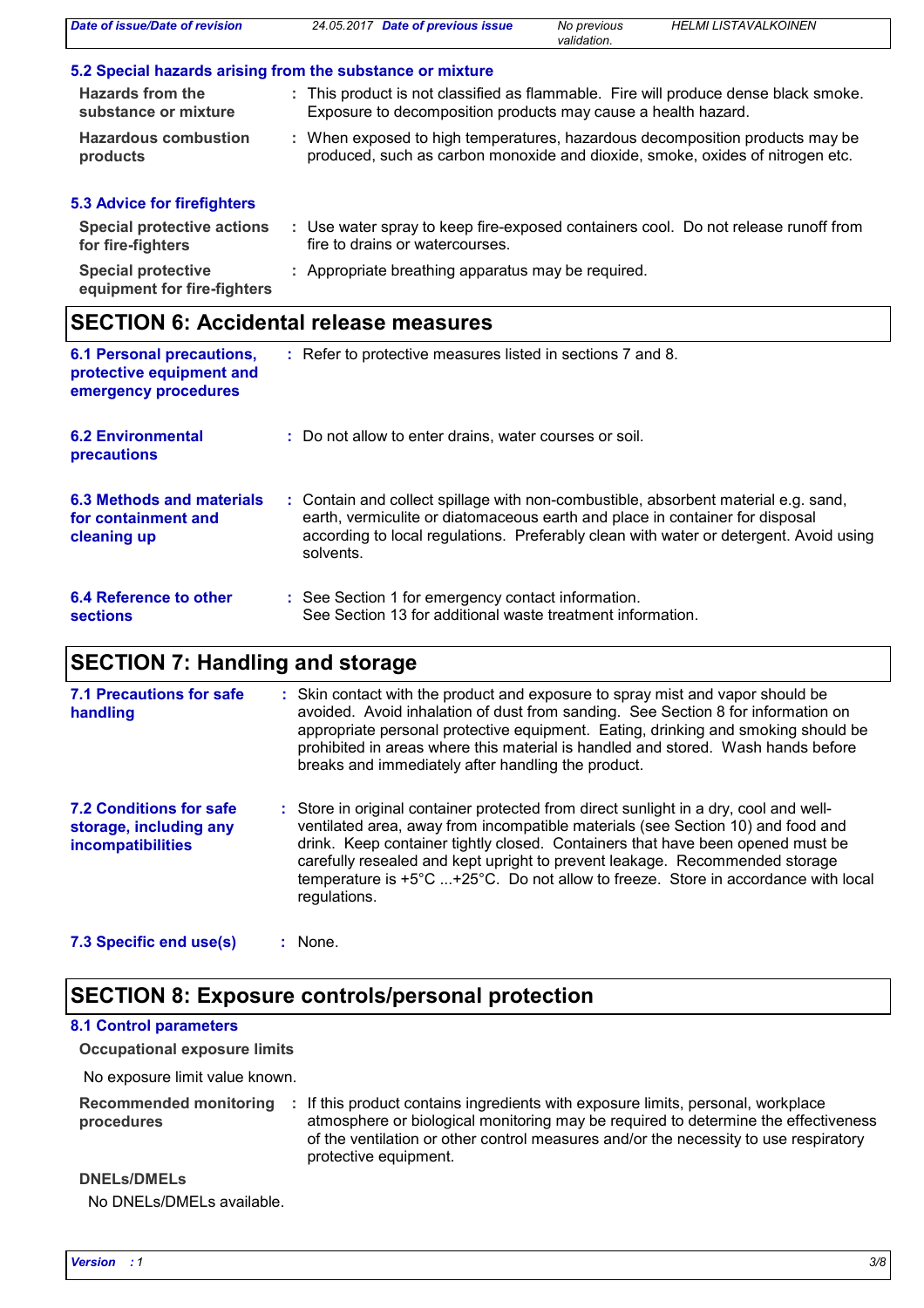*validation.*

#### **PNECs**

No PNECs available.

#### **8.2 Exposure controls**

#### **Appropriate engineering controls**

Provide adequate ventilation. Comply with the health and safety at work laws.

#### **Individual protection measures**

| <b>Eye/face protection</b>    | : Safety eyewear should be used when there is a likelihood of exposure. Use safety<br>eyewear (EN166), especially during spray-application.                                                                                                                                                                                                                                                |
|-------------------------------|--------------------------------------------------------------------------------------------------------------------------------------------------------------------------------------------------------------------------------------------------------------------------------------------------------------------------------------------------------------------------------------------|
| <b>Hand protection</b>        | : Wear protective gloves. Gloves should be replaced regularly and if there is any<br>sign of damage to the glove material. The instructions and information provided by<br>the glove manufacturer on use, storage, maintenance and replacement must be<br>followed.<br>Recommended glove material (EN374):<br>> 8 hours (breakthrough time): nitrile rubber<br>Not recommended: PVA gloves |
| <b>Skin protection</b>        | : Wear appropriate personal protective clothing to prevent skin contact.                                                                                                                                                                                                                                                                                                                   |
| <b>Respiratory protection</b> | : If ventilation during spray-application is inadequate, use respirators with<br>combination filter AP, gas/dust filter (EN405:2001). Wear a respirator with type P2<br>filter during sanding (EN149:2001). Be sure to use an approved/certified respirator<br>or equivalent. Check that mask fits tightly and change filter regularly.                                                    |

### **SECTION 9: Physical and chemical properties**

#### **Physical state Melting point/freezing point Initial boiling point and boiling range Vapor pressure Density Vapor density Solubility(ies)** Liquid. **:** : 1 to 1,3 g/cm<sup>s</sup> **Odor** : Mild. **pH Color** : Various **Evaporation rate Auto-ignition temperature Flash point** No explosive ingredients present. **: Partition coefficient: n-octanol/ : Not available.** Not applicable. **:** Viscosity **Not relevant for the hazard assessment of the product.** The mode of the product. **Odor threshold Not relevant for the hazard assessment of the product. water Upper/lower flammability or explosive limits Explosive properties :** 0°C (water) **:** 100°C (water) **:** 3,2 kPa [room temperature] (water) **:** Not relevant for the hazard assessment of the product. **:** Not relevant due the nature of the product. **:** Miscible in water.  $\cdot$  > 100 °C. **:** Not relevant due the nature of the product. **:** No flammable ingredients present. **Oxidizing properties :** No oxidizing ingredients present. **9.1 Information on basic physical and chemical properties Appearance Decomposition temperature :** Not relevant for the hazard assessment of the product. **Flammability (solid, gas) :** Not applicable. Product is a liquid.

#### **9.2 Other information**

No additional information.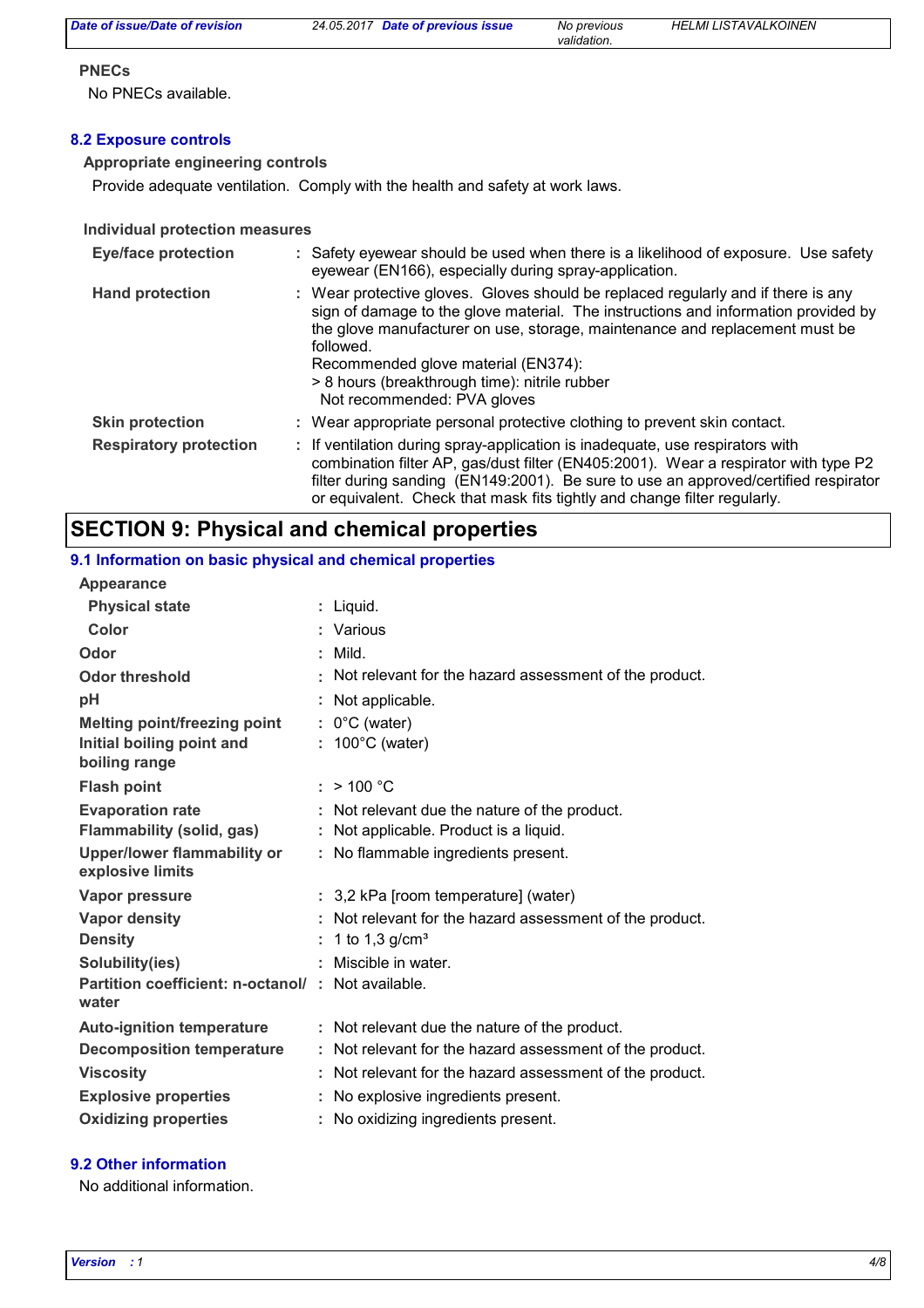*Date of previous issue No previous HELMI LISTAVALKOINEN*

*validation.*

| <b>SECTION 10: Stability and reactivity</b>     |  |                                                                                                                                                               |
|-------------------------------------------------|--|---------------------------------------------------------------------------------------------------------------------------------------------------------------|
| <b>10.1 Reactivity</b>                          |  | $:$ See Section 10.5.                                                                                                                                         |
| <b>10.2 Chemical stability</b>                  |  | : Stable under recommended storage and handling conditions (see Section 7).                                                                                   |
| 10.3 Possibility of<br>hazardous reactions      |  | : Under normal conditions of storage and use, hazardous reactions will not occur.                                                                             |
| <b>10.4 Conditions to avoid</b>                 |  | : Avoid extreme heat and freezing.                                                                                                                            |
| 10.5 Incompatible materials                     |  | : Keep away from the following materials to prevent strong exothermic reactions:<br>oxidizing agents<br>strong acids<br>strong alkalis                        |
| <b>10.6 Hazardous</b><br>decomposition products |  | : When exposed to high temperatures, hazardous decomposition products may be<br>produced, such as carbon monoxide and dioxide, smoke, oxides of nitrogen etc. |

### **SECTION 11: Toxicological information**

#### **11.1 Information on toxicological effects**

There is no testdata available on the product itself.

The product is not classified as hazardous according to Regulation (EC) 1272/2008 as amended.

Long term exposure to spray mist may produce respiratory tract irritation. Prolonged or repeated contact can defat the skin and lead to irritation, cracking and/or dermatitis.

#### **Acute toxicity**

| <b>Product/ingredient name</b>             | Result    | <b>Species</b> | <b>Dose</b> | <b>Exposure</b> |
|--------------------------------------------|-----------|----------------|-------------|-----------------|
| $1,2$ -benzisothiazol-3(2H)-<br>lone (BIT) | LD50 Oral | Rat            | 1020 mg/kg  |                 |

Not classified.

**Irritation/Corrosion**

Not classified.

**Sensitization**

The product is not classified as sensitizing by skin contact, but it contains following preservatives or other biocides which may produce an allergic reaction:

1,2-benzisothiazol-3(2H)-one (BIT)

2-methyl-2H-isothiazol-3-one (MIT) 2,2'-dithiobis[N-methylbenzamide] (DTBMA)

**Mutagenicity**

Not classified.

**Carcinogenicity**

Not classified.

**Reproductive toxicity**

Not classified.

**Teratogenicity**

Not classified.

**Specific target organ toxicity (single exposure)**

Not classified.

**Specific target organ toxicity (repeated exposure)**

Not classified.

**Aspiration hazard**

Not classified.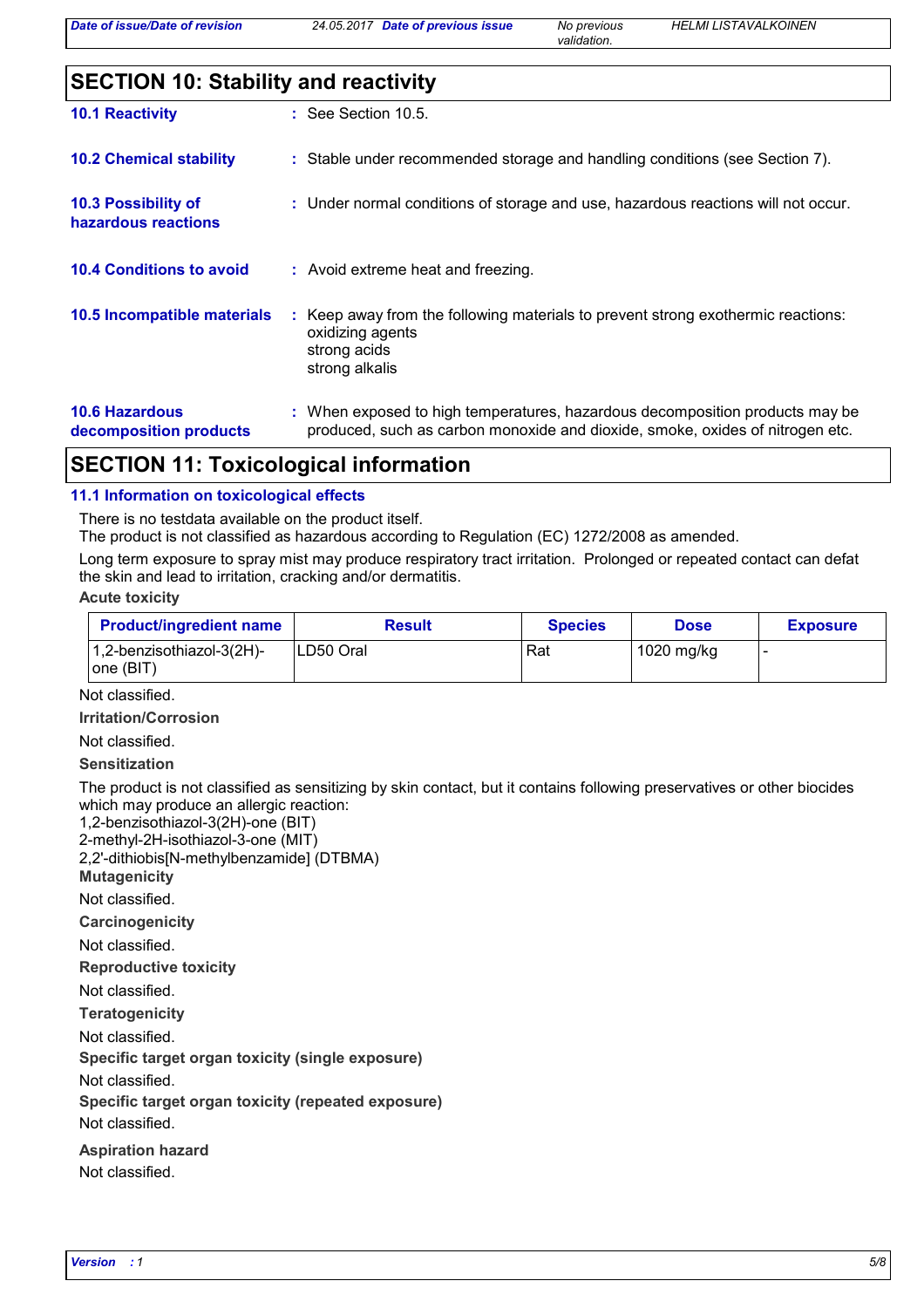*validation.*

## **SECTION 12: Ecological information**

Ecological testing has not been conducted on this product. Do not allow to enter drains, water courses or soil.

The product is not classified as environmentally hazardous according to Regulation (EC) 1272/2008.

#### **12.1 Toxicity**

| <b>Product/ingredient name</b>                   | <b>Result</b>        | <b>Species</b>               | <b>Exposure</b> |
|--------------------------------------------------|----------------------|------------------------------|-----------------|
| 1,2-benzisothiazol-3(2H)-<br>one (BIT)           | Acute EC50 0,36 mg/l | Algae - Skeletonema costatum | 72 hours        |
|                                                  | Acute LC50 0,74 mg/l | Fish                         | 96 hours        |
| <b>12.2 Persistence and</b><br>degradability     | : No specific data.  |                              |                 |
| <b>12.3 Bioaccumulative</b><br>potential         | : No specific data.  |                              |                 |
| 12.4 Mobility in soil                            |                      |                              |                 |
| <b>Soil/water partition</b><br>coefficient (Koc) | : Not available.     |                              |                 |
| <b>Mobility</b>                                  | : Not available.     |                              |                 |
| 12.5 Results of PBT and vPvB assessment          |                      |                              |                 |
| <b>PBT</b>                                       | : Not applicable.    |                              |                 |
| vPvB                                             | : Not applicable.    |                              |                 |
| 12.6 Other adverse effects                       | : Not available.     |                              |                 |

### **SECTION 13: Disposal considerations**

#### **13.1 Waste treatment methods**

| <b>Product</b> |  |
|----------------|--|
|----------------|--|

**Methods of disposal :** Remove as much product as possible from the tools before cleaning. Liquid residue must not be emptied into drains or sewage system, but handled in accordance with national regulations. Product residues should be left at special companies which have permission for gathering this kind of wastes.

#### **European waste catalogue (EWC)**

| Waste code | <b>Waste designation</b>                                       |  |
|------------|----------------------------------------------------------------|--|
| 08 01 12   | waste paint and varnish other than those mentioned in 08 01 11 |  |

If this product is mixed with other wastes, the original waste product code may no longer apply and the appropriate code should be assigned. For further information, contact your local waste authority.

#### **Packaging**

| <b>Methods of disposal</b> | Empty packaging should be recycled or disposed of in accordance with national<br>regulations. |
|----------------------------|-----------------------------------------------------------------------------------------------|
|                            |                                                                                               |

**Special precautions :** No additional information.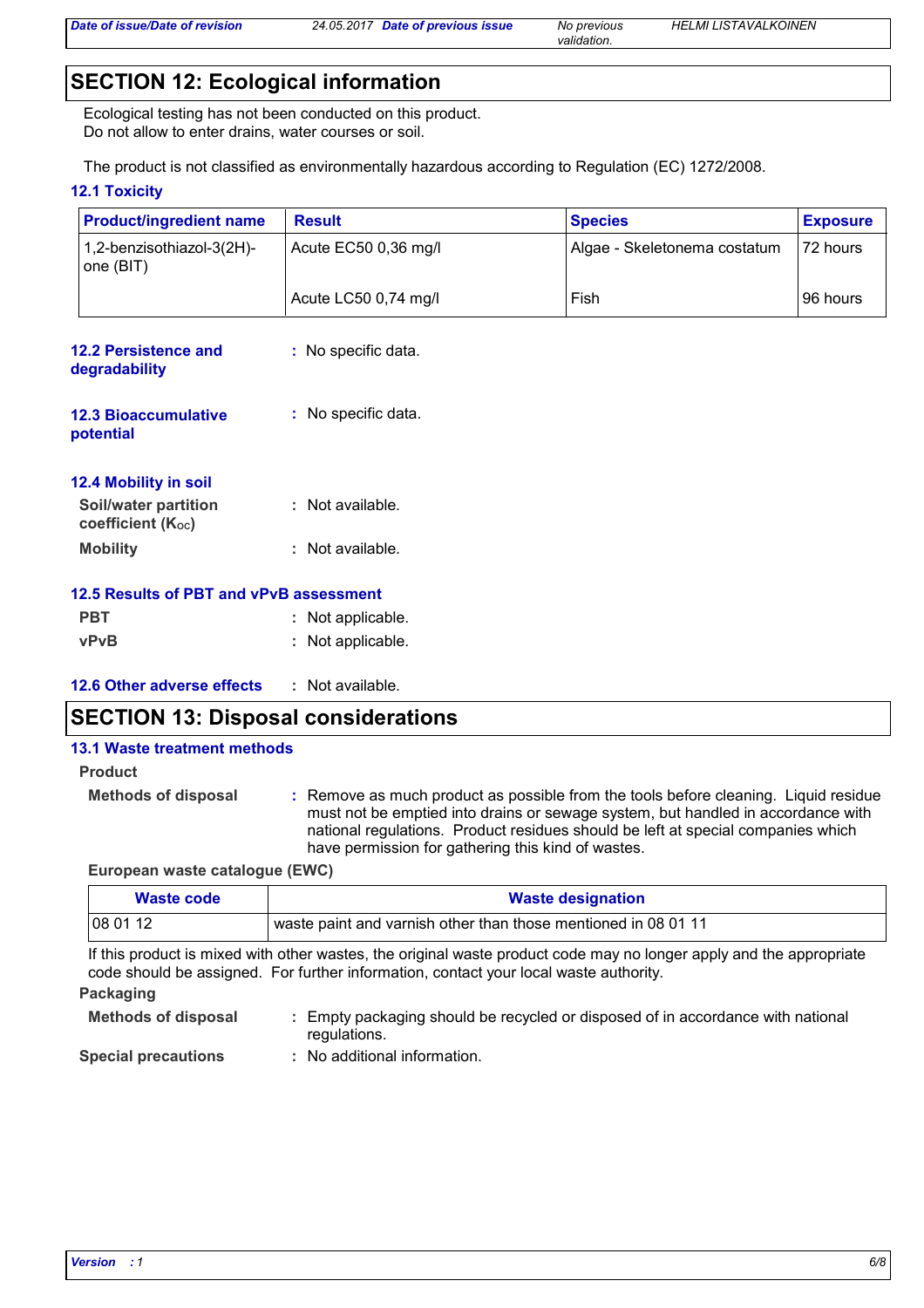*validation.*

# **SECTION 14: Transport information**

This product is not regulated for carriage according to ADR/RID, IMDG, IATA.

|                                           | <b>ADR/RID</b>           | <b>IMDG</b>              | <b>IATA</b>    |
|-------------------------------------------|--------------------------|--------------------------|----------------|
| 14.1 UN number                            | Not regulated.           | Not regulated.           | Not regulated. |
| 14.2 UN proper<br>shipping name           | $\overline{\phantom{a}}$ | $\overline{\phantom{a}}$ |                |
| <b>14.3 Transport</b><br>hazard class(es) | $\blacksquare$           | $\overline{\phantom{a}}$ |                |
| 14.4 Packing<br>group                     | $\blacksquare$           | -                        |                |
| 14.5<br><b>Environmental</b><br>hazards   | No.                      | No.                      | No.            |
| <b>Additional</b><br>information          | $\blacksquare$           | -                        |                |

**user**

**14.6 Special precautions for : Transport within user's premises: always transport in closed containers that are** upright and secure. Ensure that persons transporting the product know what to do in the event of an accident or spillage.

**14.7 Transport in bulk according to Annex II of MARPOL and the IBC Code**

### **SECTION 15: Regulatory information**

**15.1 Safety, health and environmental regulations/legislation specific for the substance or mixture**

**EU Regulation (EC) No. 1907/2006 (REACH)**

**Other EU regulations**

**Europe inventory :** Not determined.

**15.2 Chemical Safety Assessment**

**:** Not available.

This product contains substances for which Chemical Safety Assessments are still **:** required.

### **SECTION 16: Other information**

 $\nabla$  Indicates information that has changed from previously issued version.

| <b>Abbreviations and</b> | $:$ ATE = Acute Toxicity Estimate                                                           |  |  |
|--------------------------|---------------------------------------------------------------------------------------------|--|--|
| acronyms                 | CLP = Classification, Labelling and Packaging Regulation [Regulation (EC) No.<br>1272/2008] |  |  |
|                          | DMEL = Derived Minimal Effect Level                                                         |  |  |
|                          | DNEL = Derived No Effect Level                                                              |  |  |
|                          | EUH statement = CLP-specific Hazard statement                                               |  |  |
|                          | PBT = Persistent, Bioaccumulative and Toxic                                                 |  |  |
|                          | PNEC = Predicted No Effect Concentration                                                    |  |  |
|                          | <b>RRN = REACH Registration Number</b>                                                      |  |  |
|                          | vPvB = Very Persistent and Very Bioaccumulative                                             |  |  |
|                          |                                                                                             |  |  |

**Procedure used to derive the classification according to Regulation (EC) No. 1272/2008 [CLP/GHS]**

#### **Classification Justification**

Not classified.